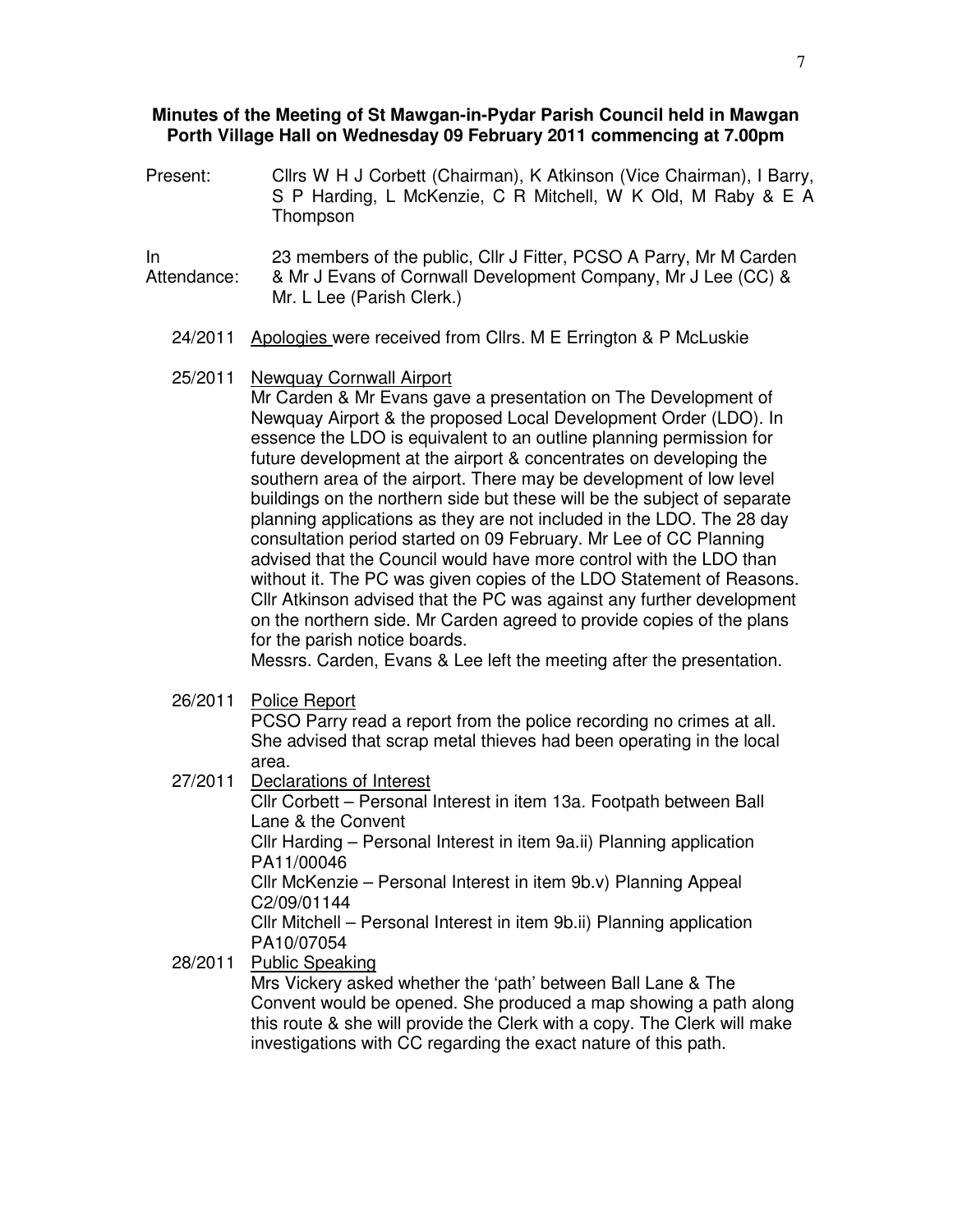Mr Stokes asked whether the PC would be taking up the idea of emailing information to all the businesses. The Clerk advised that such information would appear on the PC website.

Mrs Charlesworth spoke to the PC stating many reasons why the proposed wind farm at Denzell Downs should not be allowed. She clearly had a lot of support judging by the number of members of public that came to the meeting. The Chairman thanked her for her comments & advised that they would be taken into account when a planning application was received.

# 29/2011 Minutes of Meeting 12 January 2011

**Resolved** to accept the Minutes of the meeting held on 12 January 2011 at 7.30pm as a true record of the meeting and they were signed by the Chairman.

- 30/2011 Clerk's Report The Clerk's report had been circulated prior to the meeting. Further copies of the footpaths map were handed out.
- 31/2011 Vacancies in Council An expression of interest has been received from Steve Tavener. Mr Tavener is planning to attend the next PC meeting. In the meantime the vacancy is being advertised on the parish notice boards.
- 32/2011 Planning
	- (a) New Applications to discuss & decide on response to Cornwall Council
		- (i) PA10/08551 Mr S Condliffe, Riviera Lodge Inn, Mawgan Porth Hill

Demolition of existing business premises to be replaced by seven holiday units & one residential unit with associated works. **Resolved to object** to this application in view of the size, massing and visual impact of the layout and design. The Chairman & Clerk will prepare a response to CC.

(ii) PA11/00046 Mr & Mrs Cooper, Higher Lanvean Farmhouse Access to Higher Lanvean Farm, St Mawgan. 2 Storey extension.

## **Resolved – No objections**

(iii) PA11/00346 Mr C Williams. The Granary, Retorrick Mill, St Mawgan

The addition of 10 static caravans, 10 touring caravans fixed on site, 15 camping pitches, a bird hide & extension to toilets & showers.

The Chairman advised that this does not form part of the existing park, but is building new facilities on a greenfield site. There will be substantial engineering works & will result in more traffic up the road.

**Resolved to object.** The Chairman & Clerk will prepare a response to CC.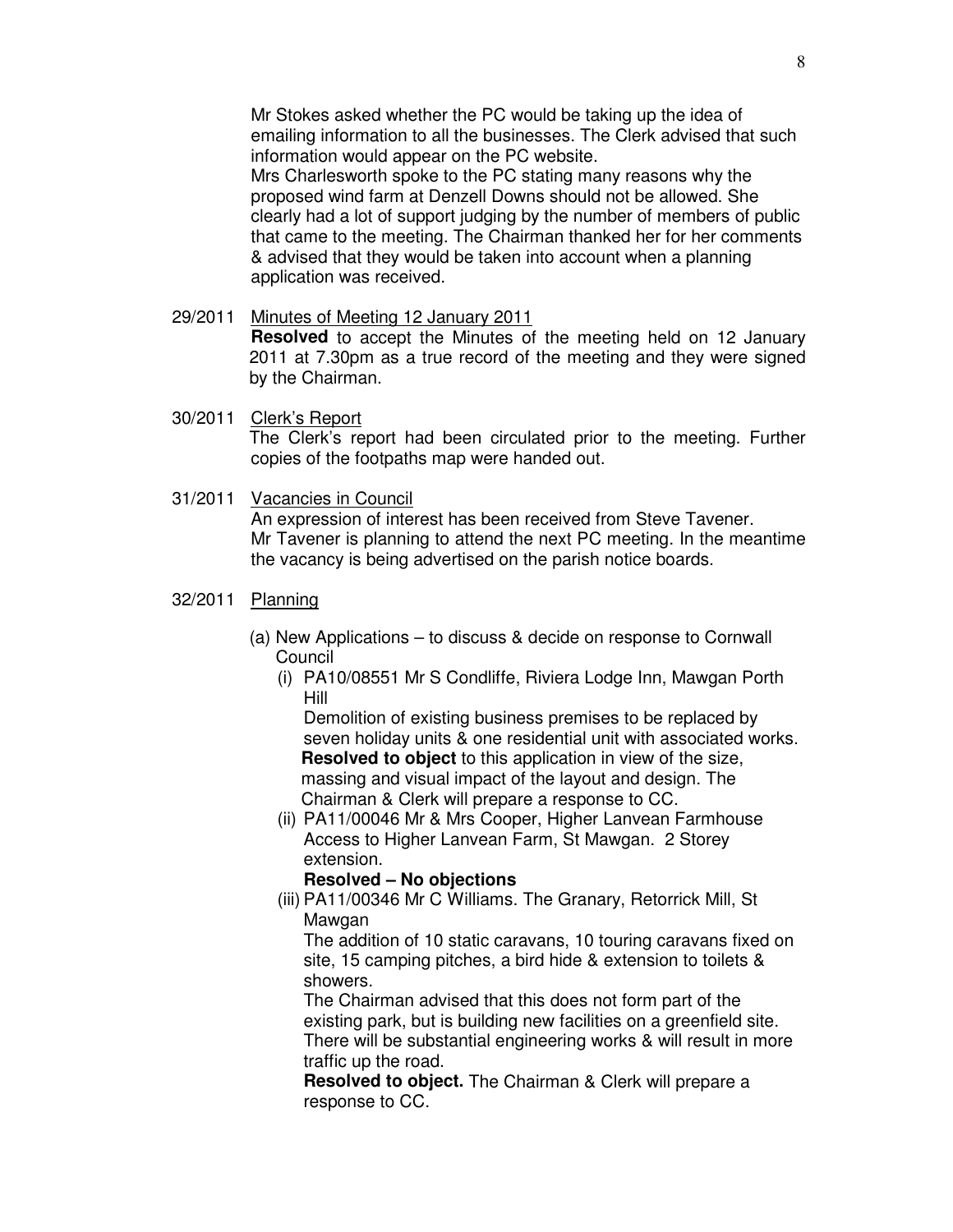- (b) Advices and decisions from Cornwall Council
	- (i) PA10/06667 Grant of Conditional Planning Permission. Removal of existing high level window & replacement with new window in South elevation at The Stables, Denzell Mill, St Mawgan
	- (ii) PA10/07054 Grant of conditional planning permission. Proposed conversion of garage to granny flat, bathroom & motor garage at Greenacres, Trenance, Mawgan Porth
	- (iii) PA10/07058 Grant of Listed Building Consent. Slate roof repairs / renewal of fixings/ replacement. The Old Rectory Lodge, St Mawgan
	- (iv) PA10/07549 Grant of conditional planning permission. Proposed landscaping works at Marver House, Access to White Lodge, Mawgan Porth
	- (v) C2/09/01144 Appeal against refusal of Change of Use of agricultural land to create replacement hole at golf course. Merlin Golf Club **Resolved that the** Chairman submit Written Representations to Planning Inspectorate on PC's behalf
- (c) To discuss enforcement issues
	- (i) Horsebox / caravan in valley field CC are drafting a Planning Contravention Notice. The Clerk will request they expedite this action.
	- (ii) Trevarrian Holiday Park CC confirmation of visit to site & complaint re bowling alley opening. **Resolved** the bowling alley issue is now closed. The chairman expressed the view that CC's apparent intention not to demand a planning application for storage caravans given their location and also the recent planning history at Watergate Bay Holiday Park was probably unlawful. Resolved the PC to write to CC pointing this out.
	- (iii) There were no new enforcement issues.
- (d) Other
	- (i) CC- Revised procedure for public speaking at Planning Committees- information only
	- (ii) White Lodge complex Section 106 funds. The Clerk will write to Michelle Glover, CC regarding the funds due from this development & also the development at Moonrakers
	- (iii) Local Council Protocol No response has been received from David Edmondson; CC. Cllr Fitter confirmed that if the PC wished an application should go to committee then it would. This contradicts the information from Beverley Devereaux, CC. The Clerk will write to Ms. Devereaux for clarification.

## 33/2011 The Newquay & St Columb Community Network Forum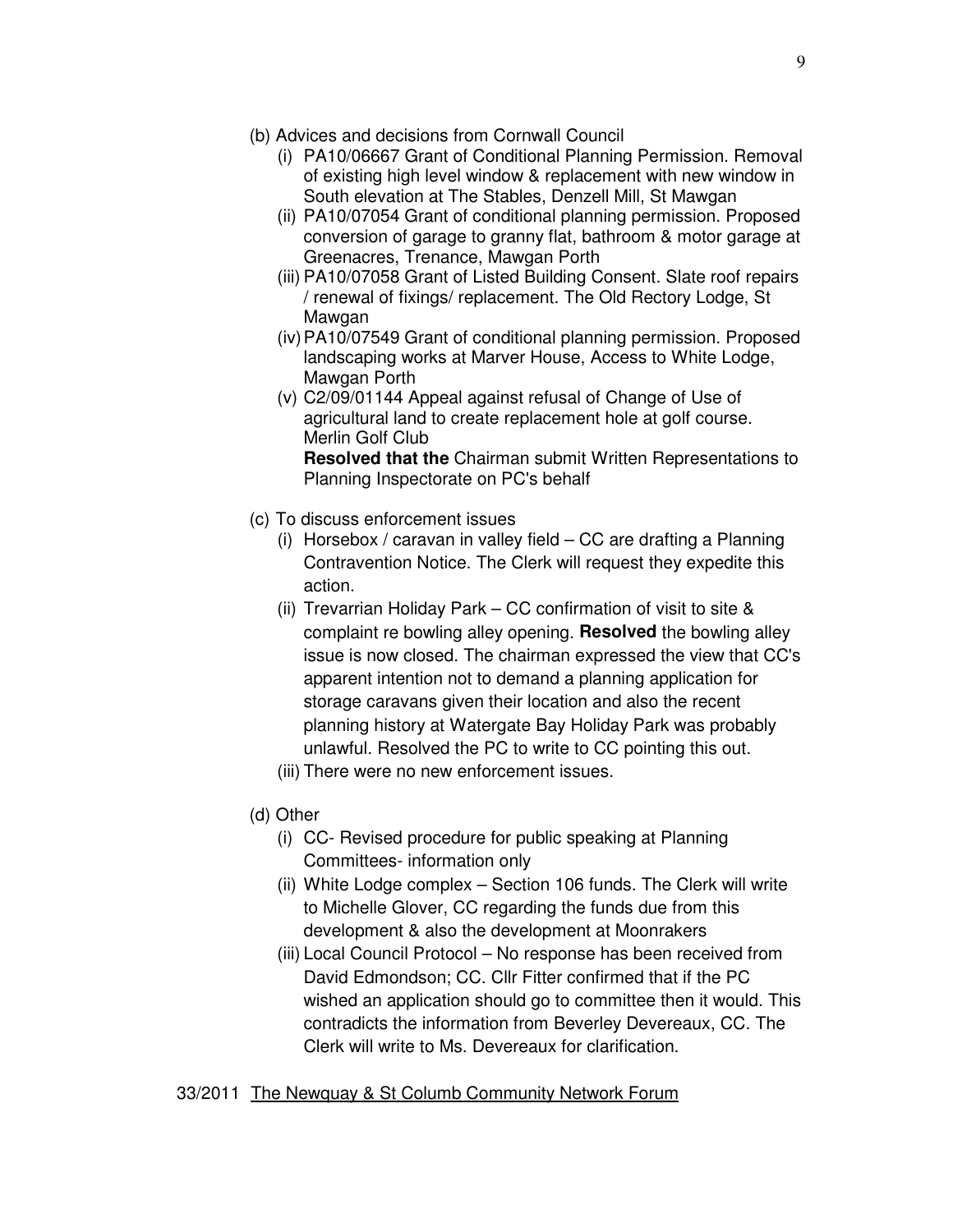Monthly report circulated prior to the meeting – Noted

## 34/2011 Amenity Area Working Group Report

The Chairman reminded all the working groups that they need to progress their groups by appointing a leader & providing reports to the Clerk to go out with the PC agenda.

The Clerk has provided the Amenity group with some figures in order that they can review the current burial fees. Group to report back for March meeting.

The Amenity group with reference to Cllrs Mitchell & Atkinson will also investigate the pruning of trees in the closed churchyard & report to the March meeting.

#### 35/2011 Beach & Environment Working Group Report

The chairman advised that he had submitted an application to the Bedruthan and Scarlet Hotels Community Fund for a grant towards beach cleaning and footpath maintenance, however no particular amount could be requested at the present time due to lack of information on the level of contribution to be expected from local businesses. He was meeting with Mrs Stratton in a fortnight's time to discuss the matter further.

Discussion took place on the level of contribution that the PC felt should be made by local businesses towards beach and footpath maintenance, and it was resolved that this figure be set at £2500. Much work still needs to be done to clarify how this money is to be raised in this and future years and it was requested that the Working Group report back to the next meeting.

#### 36/2011 Transport & Rights of Way Working Group Report

- a. Footpath between Ball Lane & the Convent. See minute 28/2011. Clerk to investigate further.
- b. Footpath 39 update- No Change
- c. Review the position of the lines at Mawgan Porth Bridge- deferred to March meeting for report from working group.
- d. Footpath at Windsor Fields Working group to investigate & report to March meeting.
- 37/2011 Other Reports None received
- 38/2011 Accounts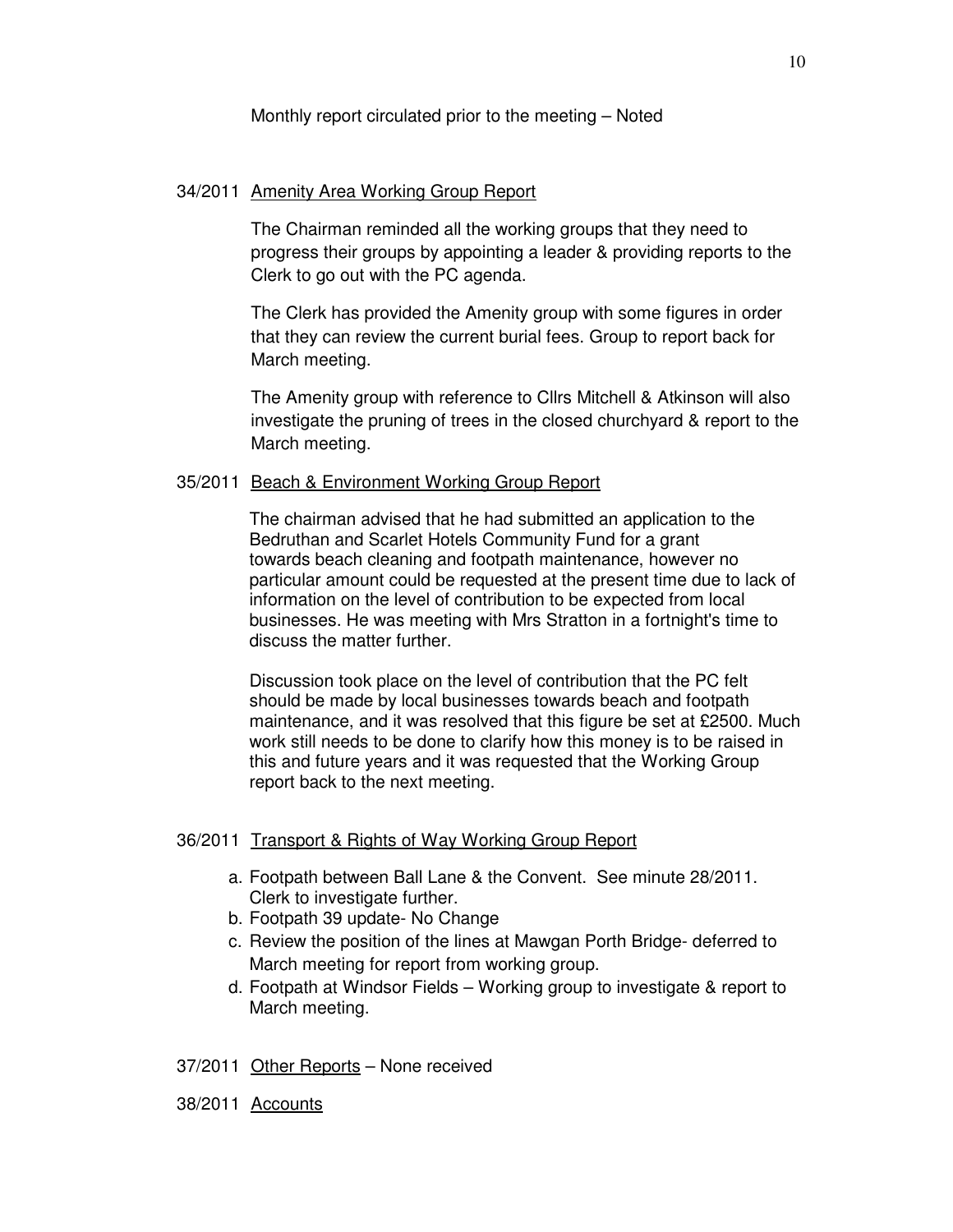**Resolved** to pay the following accounts:

| T Michell   | Maintenance Jan                            | £ 645.49   |
|-------------|--------------------------------------------|------------|
| L Lee       | Clerks Jan salary & expenses               | £ 574.54   |
| D Vickery   | Bus shelter cleaning Oct – Dec $\&$ 100.00 |            |
| <b>MPVH</b> | <b>Hall Rental December</b>                | 18.00<br>£ |
| Total       |                                            | £1338.03   |

39/2011 Correspondence for information

- a. Notice of Road Closure -Road from Mawgan Porth Hill to Mawgan Porth Holiday Park, Mawgan Porth 14th to 20th February 2011 (24 hours weekends included) - Noted
- b. Notice of road Closure –Trevedras Rd, St Mawgan 28<sup>th</sup> Feb- 4<sup>th</sup> March (24hours)- Noted
- c. Environment Agency Flood Link Newsletter handed to Chairman to investigate
- d. Stephen Gilbert MP –Advice Surgery dates January June 2011- Clerk to place on notice boards.

## 40/2011 Correspondence - for discussion & decision

- a. REG Windpower –Proposals for wind turbines at Denzell Downs- noted pending a planning application.
- b. Marie Curie Cancer Care Request for donation- Declined due to being outside local area.
- c. Public Conveniences Future maintenance Passed to Environment working group. Response required by 07 March. Clerk to request extension.
- d. Govan Ltd Solar Energy No action required
- a. Any Other Business The Chairman advised the new WI notice board would be erected shortly.

The meeting closed at 09.20pm